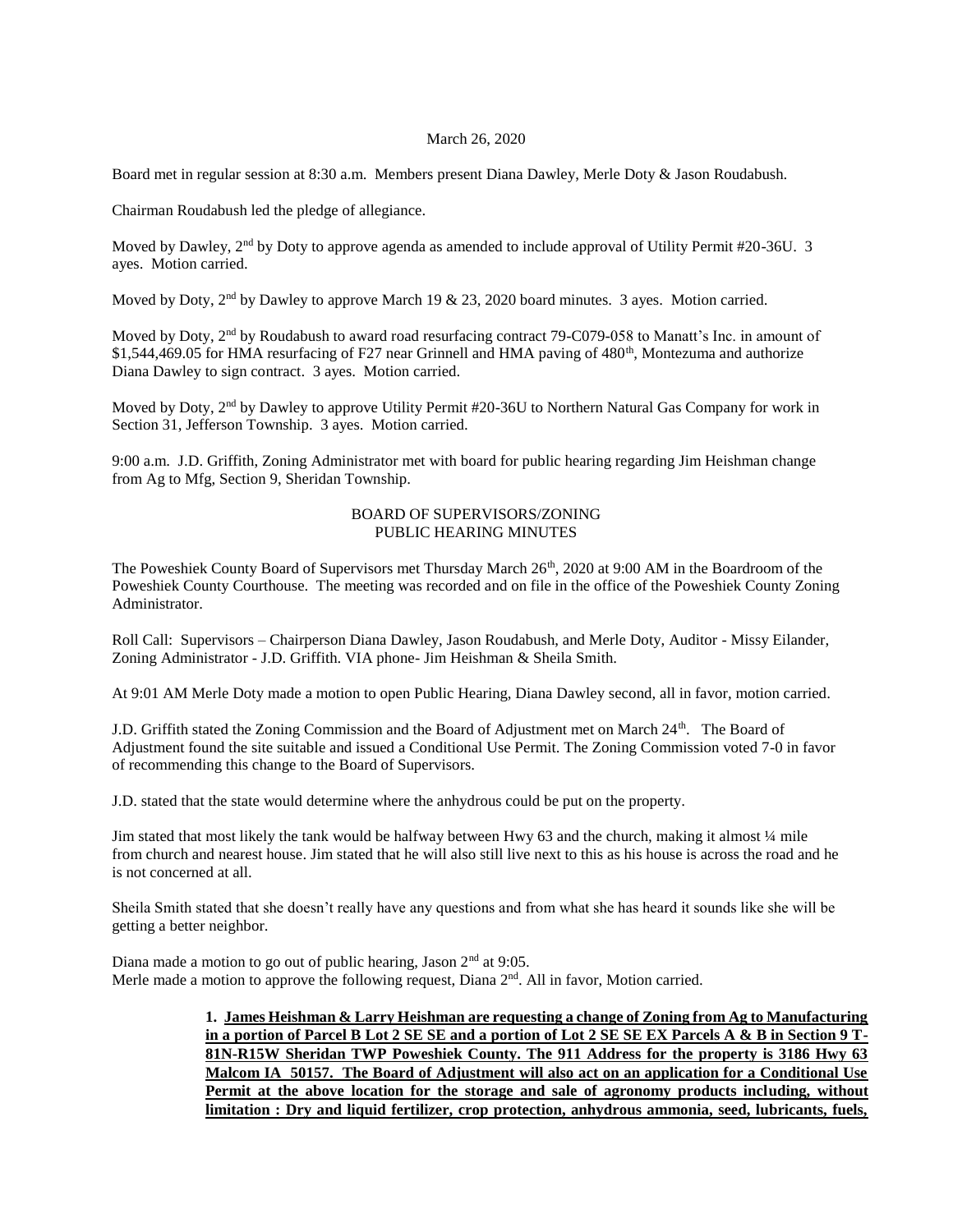# **and propane. The Board of Adjustment will meet at 7:00 P.M. followed by the Zoning Commission at approximately 7:20 P.M. or following the Board of Adjustment meeting.**

J.D. Griffith, Poweshiek County Zoning Administrator

9:22 a.m. Moved by Dawley, 2nd by Doty to adjourn. 3 ayes. Motion carried.

Melissa Eilander, Poweshiek County Auditor Jason Roudabush, Chairman

March 30, 2020

Board met in regular session at 8:30 a.m. Members present Diana Dawley, Merle Doty & Jason Roudabush.

\_\_\_\_\_\_\_\_\_\_\_\_\_\_\_\_\_\_\_\_\_\_\_\_\_\_\_\_\_\_\_\_\_\_\_\_ \_\_\_\_\_\_\_\_\_\_\_\_\_\_\_\_\_\_\_\_\_\_\_\_\_\_\_

Chairman Roudabush led the pledge of allegiance.

Moved by Doty, 2<sup>nd</sup> by Dawley to approve agenda. 3 ayes. Motion carried.

8:30 a.m. Telephone conference with Scott Stevenson, D.A. Davidson, to discuss general obligation refunding loan agreement. Scott stated the county is in a position to take advantage of lower interest rates and to save the county around \$100,000 with refunding the current bonds. Scott stated that the next step would be to hold a public hearing on proposal to enter into a general obligation refunding loan agreement. The public hearing would need held prior to the county entering into any agreements regarding the refunding. Holding the public hearing does not obligate the county to borrow money so if there was not that great of a cost savings, the county would not be obligated. The board stated they wanted to pursue this and try to get a cost savings for the county by refunding the current general obligation bonds.

Moved by Dawley,  $2<sup>nd</sup>$  by Doty to approve Resolution #2020-22, a resolution setting the date for a public hearing on proposal to enter into a General Obligation Refunding Loan Agreement and to borrow money thereunder in a principal amount not to exceed \$3,900,000 and setting the date for the sale of General Obligation Refunding Bonds, Series 2020 in connection therewith; said hearing scheduled for April 16, 2020 at 9:00 a.m. 3 ayes. Motion carried.

### RESOLUTION NO. 2020-22

Resolution setting the date for a public hearing on proposal to enter into a General Obligation Refunding Loan Agreement and to borrow money thereunder in a principal amount not to exceed \$3,900,000 and setting the date for the sale of General Obligation Refunding Bonds, Series 2020 in connection therewith

WHEREAS, the Board of Supervisors of Poweshiek County, Iowa (the "County"), previously issued its \$5,210,000 General Obligation Refunding Bonds, Series 2012, dated March 29, 2012 (the "2012 Bonds") a portion of which currently remains outstanding, maturing on such dates and in such amounts and bearing interest at such rates as follows as follows:

| Date | Principal | Interest Rate | Date | Principal | Interest Rate |
|------|-----------|---------------|------|-----------|---------------|
| 2020 |           | $\%$          | 2024 | \$555,000 | 2.15%         |
| 2021 | \$525,000 | 1.70%         | 2025 | \$570,000 | 2.25%         |
| 2022 | \$535,000 | 1.90%         | 2026 | \$580,000 | 2.35%         |
| 2023 | \$545,000 | 2.05%         | 2027 | \$360,000 | 2.45%         |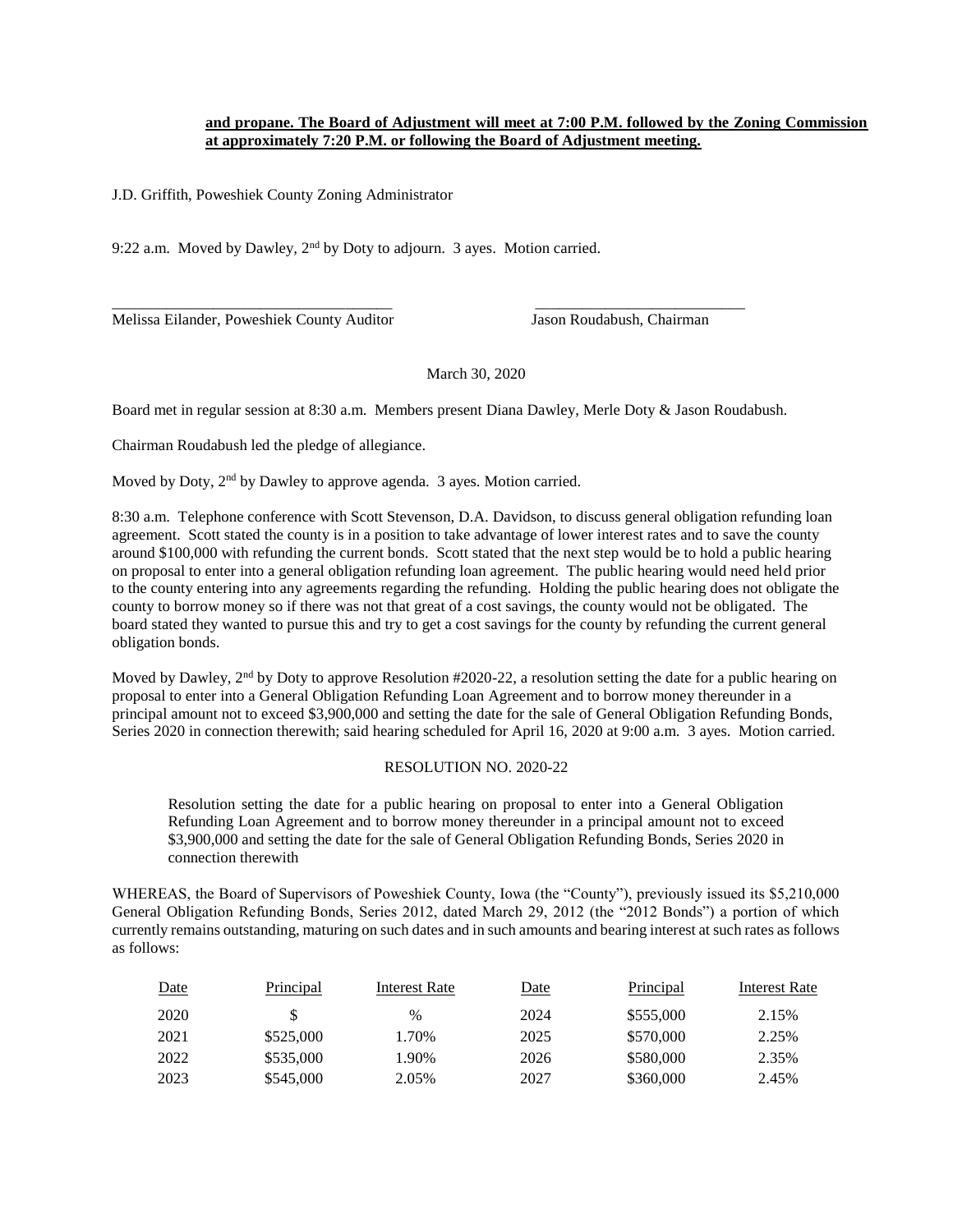; and

WHEREAS, pursuant to the resolution (the "2012 Bond Resolution") authorizing the issuance of the 2012 Bonds, the County reserved the right to call the portion of the 2012 Bonds maturing in the years 2019 through 2027 (the "Callable 2012 Bonds"), inclusive, for early redemption on any date on or after June 1, 2018, subject to the provisions of the 2012 Bond Resolution; and

WHEREAS, the County now proposes to enter into a General Obligation Refunding Loan Agreement (the "Loan Agreement"), pursuant to the provisions of Section 331.402 and Section 331.443 of the Code of Iowa, and to borrow money thereunder in a principal amount not to exceed \$3,900,000 for the purpose of paying the costs, to that extent, of current refunding the 2021 through 2027 maturities of the Callable 2012 Bonds, and it is now necessary to fix a date of meeting of the Board of Supervisors at which it is proposed to take action to enter into the Loan Agreement and to give notice thereof as required by such law; and

WHEREAS, it has been proposed that D.A. Davidson & Co. (the "Placement Agent"), as placement agent to the County, facilitate a private placement of General Obligation Refunding Bonds, Series 2020 to be issued in evidence of the County's obligation under the Loan Agreement; and

WHEREAS, it is now necessary to set a date for consideration of private placement proposals for the Loan Agreement and the Bonds;

NOW, THEREFORE, Be It Resolved by the Board of Supervisors of Poweshiek County, Iowa, as follows:

Section 1. The Board shall meet on April 16, 2020, at the Boardroom, Poweshiek County Courthouse, Montezuma, Iowa, at 9:00 o'clock a.m., at which time and place a hearing will be held and proceedings will be instituted and action taken to enter into the Loan Agreement.

Section 2. The County Auditor is hereby directed to give notice of the proposed action on the Loan Agreement setting forth the amount and purpose thereof, the time when and place where the said meeting will be held by publication at least once, not less than four (4) and not more than twenty (20) days before the date of said meeting, in a legal newspaper which has a general circulation in the County. The notice shall be in substantially the following form:

# NOTICE OF PROPOSED ACTION TO INSTITUTE PROCEEDINGS TO ENTER INTO A LOAN AGREEMENT AND TO BORROW MONEY THEREUNDER IN A PRINCIPAL AMOUNT NOT TO EXCEED \$3,900,000

### (GENERAL OBLIGATION)

The Board of Supervisors of Poweshiek County, Iowa, will meet on April 16, 2020, at the Boardroom, Poweshiek County Courthouse, Montezuma, Iowa, at 9:00 o'clock a.m., for the purpose of instituting proceedings and taking action on a proposal to enter into a loan agreement (the "Loan Agreement") and to borrow money thereunder in a principal amount not to exceed \$3,900,000 for the purpose of paying the costs, to that extent of current refunding a portion of the County's General Obligation Refunding Bonds, Series 2012, dated March 29, 2012.

The Loan Agreement is proposed to be entered into pursuant to authority contained in Section 331.402 and Section 331.443 of the Code of Iowa and will constitute a general obligation of the County.

At that time and place, oral or written objections may be filed or made to the proposal to enter into the Loan Agreement. After receiving objections, the County may determine to enter into the Loan Agreement, in which case, the decision will be final unless appealed to the District Court within fifteen (15) days thereafter.

By order of the Board of Supervisors of Poweshiek County, Iowa.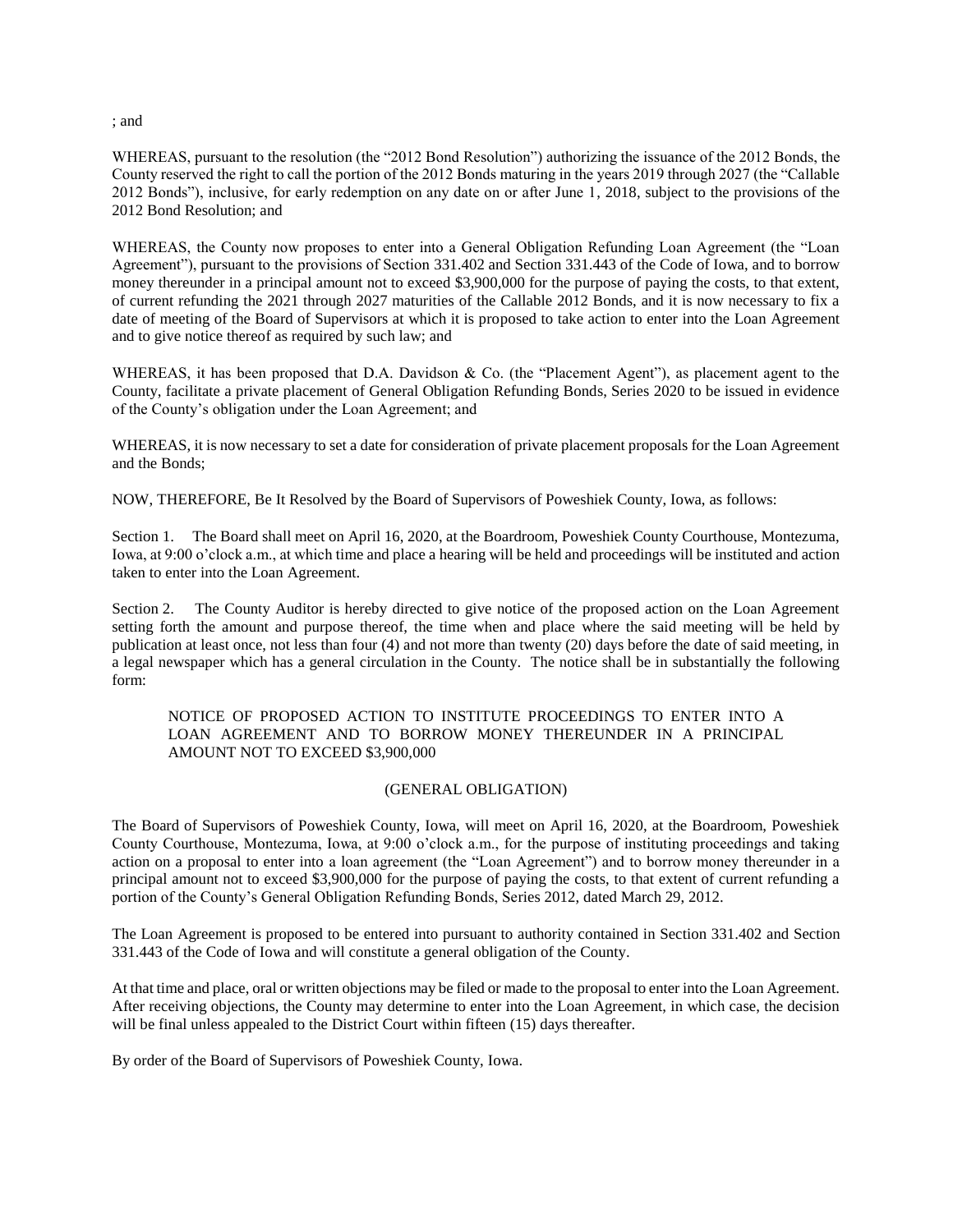# Melissa Eilander County Auditor

Section 3. The Placement Agent is hereby authorized to seek private placement proposals with respect to the Loan Agreement and the Bonds and to present such proposals to the Board of Supervisors for consideration at its meeting on April 16, 2020.

Section 4. All resolutions or parts of resolutions in conflict herewith are hereby repealed to the extent of such conflict.

Section 5. This resolution shall be in full force and effect immediately upon its adoption and approval, as provided by law.

Passed and approved March 30, 2020.

Jason Roudabush, Chairperson, Board of Supervisors

Attest: Melissa Eilander, County Auditor

8:50 a.m. Lyle Brehm, Engineer joined the meeting.

Lyle updated the board on new equipment he is looking to purchase for secondary road department. Lyle stated this would come out of the FY'21 budget.

9:00 a.m. Moved by Doty,  $2<sup>nd</sup>$  by Dawley to enter into public hearing regarding second reading of Oridinance #27, an Ordinance to Regulate Tanning Facilities in Poweshiek County, Iowa. 3 ayes. Motion carried. Present: Diana Dawley, Jason Roudabush, Merle Doty, Supervisors; Missy Eilander, Auditor; J.D. Griffith, Sanitarian/Zoning; Kevin Luetters, Jasper County Health Department; and Jo Ahrens. Roudabush stated this was the second reading of said ordinance and opened up for comments. Discussion was held regarding the fee to charge for each tanning bed inspection and a fee of \$50 was proposed. Jo Ahrens stated that previously, when the state did the inspections, the charge was \$33 per bed and she would like to see the fee stay close to that amount and feels \$50 is excessive. Kevin Leutters stated the fee covers their employee expenses, travel expenses, paperwork involved, and collecting of fees. Dawley stated the ordinance was discussed at the Board of Health meeting and they were in agreement. 9:18 a.m. Moved by Doty, 2<sup>nd</sup> by Dawley to end public hearing. 3 ayes. Motion carried.

Moved by Dawley,  $2<sup>nd</sup>$  by Doty, to approve Resolution 2020-19 approving second reading and waiving the third reading of Ordinance #27 and approval of the final adoption of Ordinance #27. Roudabush – aye; Dawley – aye; Doty – aye. Motion carried.

### **RESOLUTION #2020-19**

**WHEREAS,** the first reading of proposed Ordinance # 27, "AN ORDINANCE TO REGULATE TANNING FACILITIES IN POWESHIEK COUNTY, IOWA" was held on March 16, 2020 at 9:00 a.m., and

**WHEREAS,** members of the public, in favor and against, commented on said ordinance and its passage, and

**WHEREAS,** the Board of Supervisors reviewed and discussed said comments, and

**WHEREAS,** the second reading of proposed Ordinance # 27, "AN ORDINANCE TO REGULATE TANNING FACILITIES IN POWESHIEK COUNTY, IOWA" was held on March 30, 2020 at 9:00 a.m., and

**WHEREAS,** the Board of Supervisors, upon motion by Supervisor Dawley, seconded by Supervisor Doty, to waive the third reading of this ordinance and voted the final adoption of the ordinance. The vote for suspension of the rule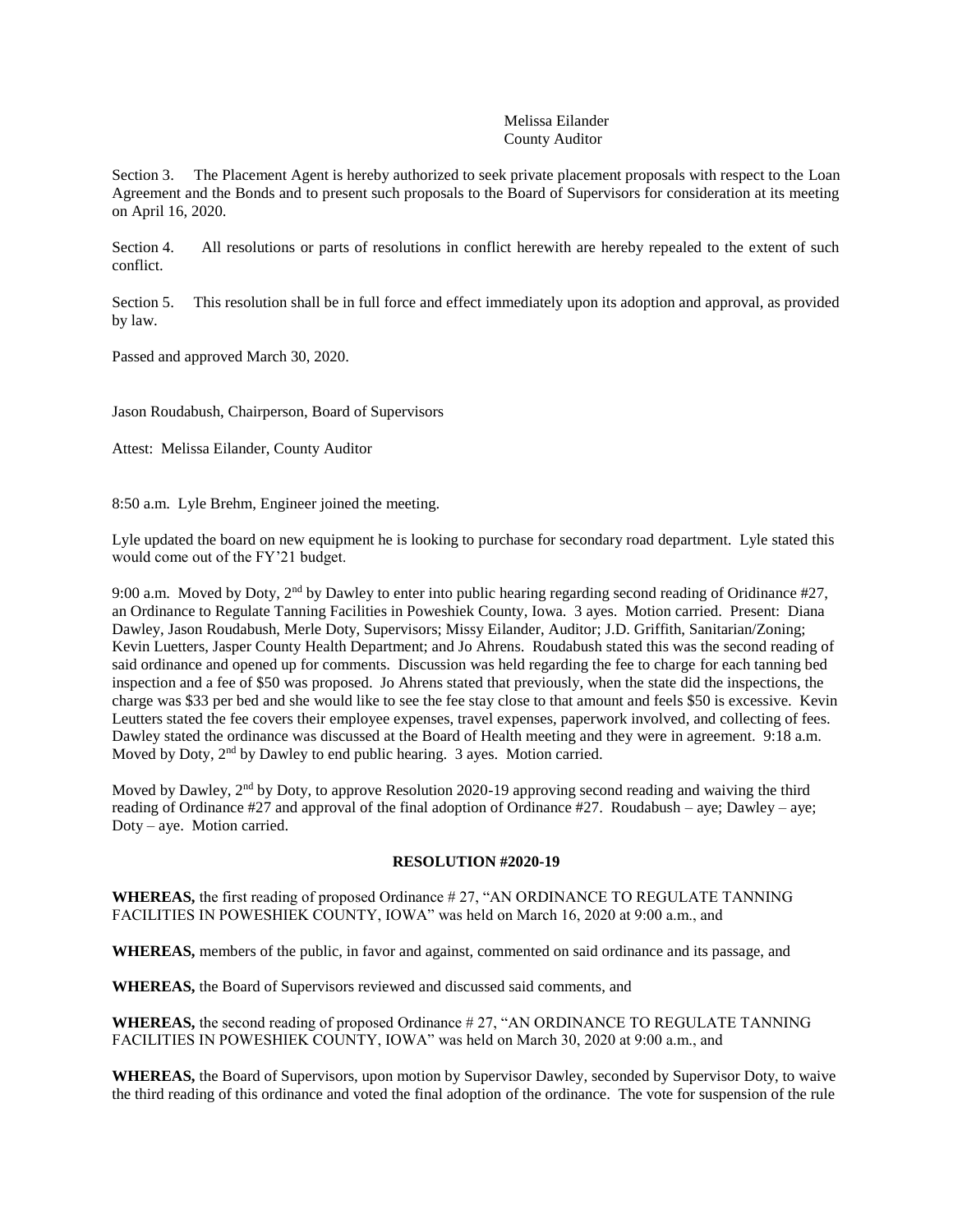was by a majority of the full Board of Supervisors, voting 3 in favor, 0 opposed, and 0 absent, vacant or abstaining and was duly recorded. **NOW, BE IT RESOLVED** that the second reading of the ordinance entitled:

# **"AN ORDINANCE TO REGULATE TANNING FACILITIES IN POWESHIEK COUNTY, IOWA"** is

hereby approved as read and that the Poweshiek County Auditor be directed to publish said ordinance, in its entirety, in all three official newspapers of the county. Approved this 30 day of March, 2020

### POWESHIEK COUNTY BOARD OF SUPERVISORS

Jason Roudabush, Chairman

Merle Doty, Vice Chairman

Diana Dawley, Member

ATTEST: Melissa Eilander, Poweshiek County Auditor

# POWESHIEK COUNTY ORDINANCE NO. 27

### **ANORDINANCE TOREGULATE TANNING FACILITIES IN POWESHIEK COUNTY, IOWA.**

### **BE IT ORDAINED** by the Board of Supervisors of Poweshiek County, Iowa, as follows:

### **SECTION 1: Purpose and scope**

1. This article providesforthe permitting and regulation oftanning facilities and devices used for the purpose of tanning human skin through the application of ultraviolet radiation. This includes, but is not limited to, public and private businesses, hotels, motels, apartments, condominiums, and health and country clubs.

2. All references to Code of Federal Regulations (CFR) in this article are those in effect as of April 30, 2007.

3. These rules stipulate minimum safety requirements relating to the operation of tanning devices; procedures for obtaining a permit; qualifications for tanning facility operators; and procedures for health departments to provide for the inspection of tanning facilities and enforcement of these rules. Tanning facilities which are in compliance with these rules are not relieved from the requirements of any other federal and state regulations or local ordinances.

4. This article applies to tanning facilities within Poweshiek County.

# SECTION 2: Definitions

1. **"Board of health"** means Poweshiek County Board of Health.

2. **"Cleansing"** means to remove soil, dirt, oils or other residues from the surface of the tanning unit, which may come into contact with the skin.

3. **"Cleansing agent"** means a substance capable of producing the effect of "cleansing." These agents shall not adversely affect the equipment or the health of the consumer and shall be acceptable to the department or board of health.

4. **"Consumer"** means any member of the public who is provided access to a tanning facility in exchange for a fee or other compensation, or any individual who, in exchange for a fee or other compensation, is afforded use of a tanning facility as a condition or benefit of membership or access.

5. **"Department"** means the Poweshiek County Board of Health

6. **"Director"** means the Director of Environmental Health overseeing the tanning program.

7. **"Exposure position"** means any position, distance, orientation, or location relative to the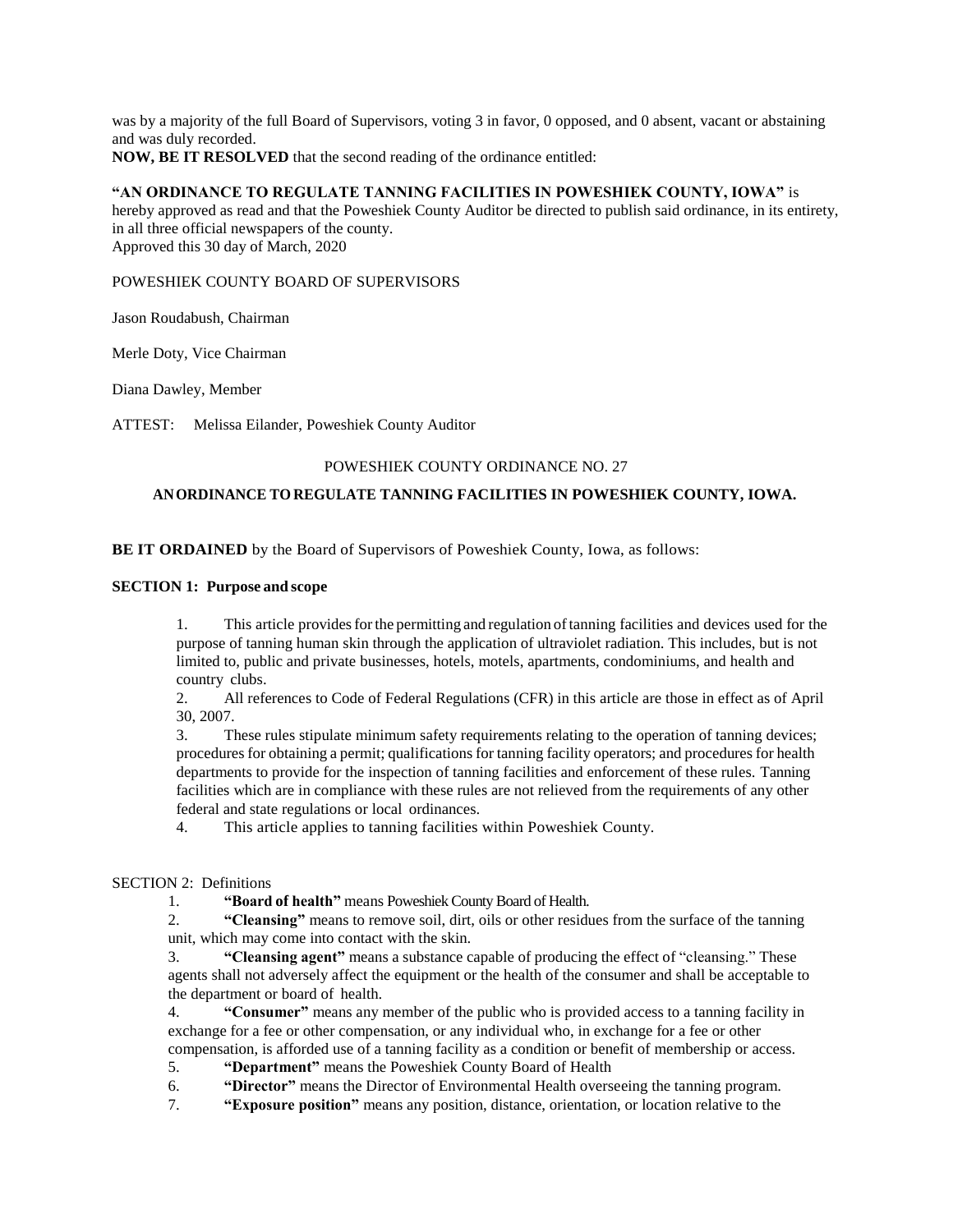radiation surfaces of a tanning device at which the user is intended to be exposed to ultraviolet radiation from the product, as recommended by the manufacturer.

8. **"Formaltraining"** means a course ofinstruction approved by the department for operators of tanning facilities.

9. **"Health care professional"** means an individual, licensed by the state of Iowa, who has received formal medical training in the use of phototherapy.

10. **"Inspection"** means an official examination or observation including but not limited to tests, surveys, and monitoring to determine compliance with rules, orders, requirements, and conditions of these rules.

11. **"Manufacturer's recommendations"** means written guidelines established by a manufacturer and approved by the U.S. Food and Drug Administration for the installation and operation of the manufacturer's equipment.

12. **"Operator"** means an individual designated to control operation ofthe tanning facility and to instruct and assist the consumer in the proper operation of the tanning devices.

13. **"Permit" or "permit to operate"** means a document issued by the department, which authorizes a person to operate a tanning facility in Poweshiek County, Iowa.

14. **"Person"** means any individual, corporation, partnership, firm, association, trust, estate, public or private institution, group, agency, political subdivision of this state, any other state or political subdivision or agency thereof, and any legal successor, representative, agent, or agency of the foregoing, but shall not include federal government agencies.

15. **"Phototherapy device"** means a piece of equipment that emits ultraviolet radiation and is used by a health care professional in the treatment of disease.

16. **"Tanning device"** means any equipment that emits electromagnetic radiation with wavelengths in air between 200 and 400 nanometers and that is used for tanning of human skin, such as sunlamps, tanning booths, or tanning beds. The terms also include any accompanying equipment such as protective eyewear, timers, and handrails.

17. **"Tanning facility"** means a place that provides access to tanning devices for compensation.

18. **"Ultraviolet radiation"** means electromagnetic radiation with wavelengths in air between 200 and 400 nanometers.

**SECTION 3: Exemptions** The department may, upon application or upon its own initiative, grant exemptions from the requirements of these rules as long as it will not result in undue hazard to public health and safety. The following categories of devices are exempt from the provisions of this article:

1. Other purposes. Devices intended for purposes other than the deliberate exposure of human skin to ultraviolet radiation, which produce or emit ultraviolet radiation incidental to their proper operation.

2. Personal use. Tanning devices, whichare limited exclusively to personal use by an individual and this individual's immediate family. Multiple ownership of the device by persons for personal use only does not qualify it for the "personal use only" exemption.

3. Phototherapy devices. Phototherapy devices used by a properly trained health care professional in the treatment of disease.

SECTION 4: Permits, inspections, and fees

**1. Permit to operate: No tanning facility shall be operated in the County without having a permit to operate issued by the department.**

**2. Inspections: The department will inspect, at least annually, every tanning facility located in Poweshiek County with a permit to operate issued by the Iowa Department of Public Health. Inspections shall include the following areas: proper operation and maintenance of devices, review of required records and training documentation, operator understanding and competency, and the requirements of this article. The department will conduct a special inspection, when warranted, upon receiving a complaint from the public.**

**3. Fees: The Poweshiek County Board of Supervisors will establish fees to be collected by the department for testing, inspections, evaluations, and other services necessary for carrying out the provisions of this article. Fees for inspections received within 30 days of the date of billing will be assessed a \$30 penalty for each month or fraction thereof that the bill is delinquent. A penalty fee of**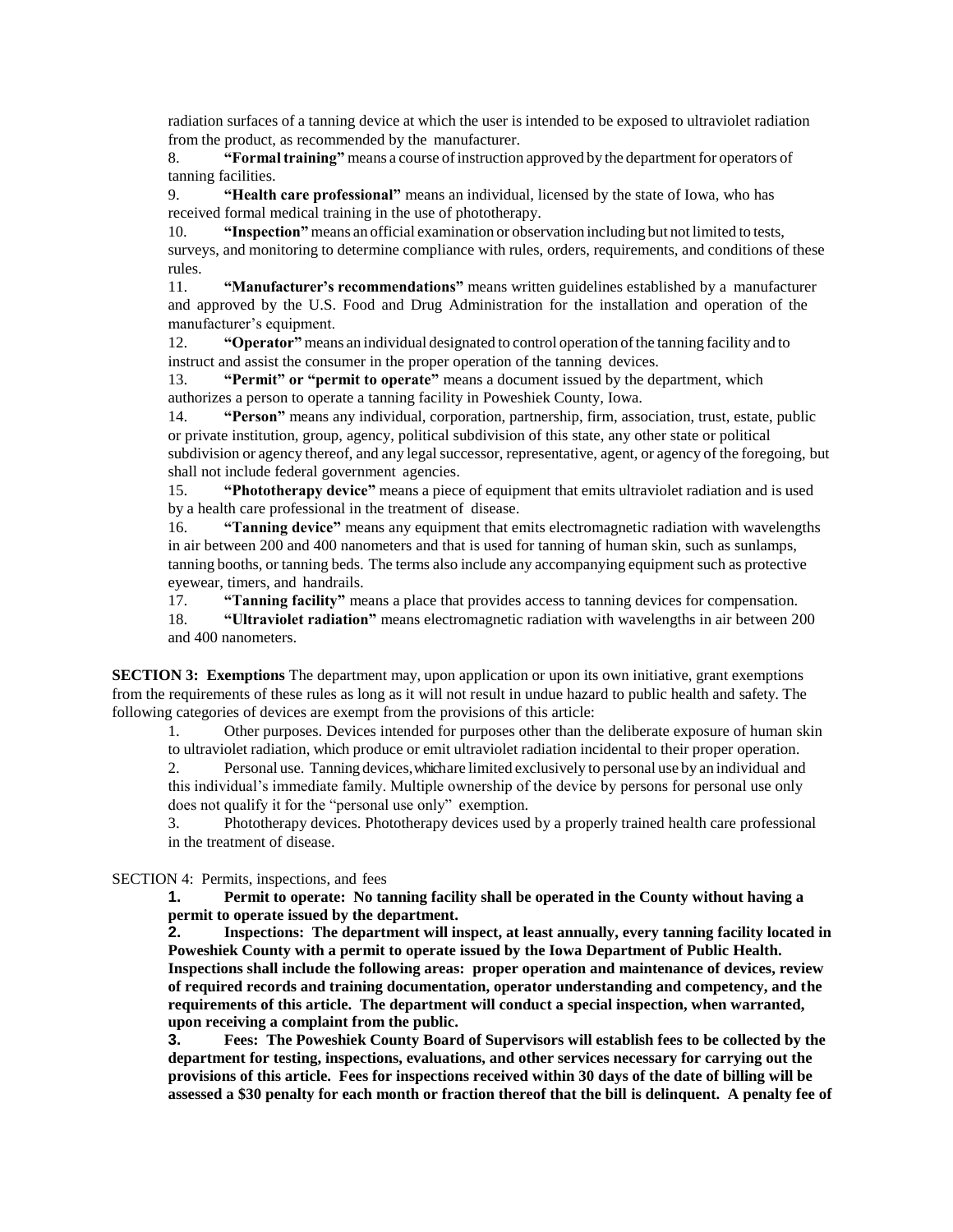**\$30 per facility/defect may be assessed for the following: Failure to respond to a notice of violation within 30 days of the date of the inspection. Failure to correct violations cited during the inspection.**

### **SECTION 5: Operation of tanning facilities**

Unless otherwise ordered or approved by the department, each tanning facility shall be constructed, operated, and maintained to meet the following minimum requirements:

A tanning facility shall provide and post the following warning signs and statements that describe the hazards associated with the use of tanning devices:

A warning sign in a conspicuous location readily visible to persons entering the establishment. This warning sign shall use 0.5-inch (12.7-millimeter) letters for "DANGER, ULTRAVIOLET RADIATION" and 0.25-inch (6.4-millimeter) letters for all other lettering. The sign shall use red lettering against a white background, be at least 9.0 inches by 12.0 inches (22.9 centimeters  $\times$ 30.5 centimeters) and have the following wording:

# DANGER, ULTRAVIOLET RADIATION

— Overexposure can cause

- Eye and skin injury
- Allergic reaction
- Repeated exposure may cause
	- Premature aging of the skin
	- Skin cancer
- Failure to wear protective eyewear may result in
	- Severe burns to eyes
	- Long-term injury to eyes
- Medication or cosmetics may increase your sensitivity

2. A warning sign with the identical wording set forth in 46.5(1) "a" posted within one meter of the tanning device in a conspicuous location readily visible to a person preparing to use the device. This warning sign shall use 0.5-inch (12.7-millimeter) letters for "DANGER, ULTRAVIOLET RADIATION" and 0.25inch (6.4-millimeter) letters for all other lettering. The sign shall use red lettering against a white background and be at least 6 inches by 9 inches (15.2 centimeters  $\times$  22.9 centimeters) in size.

3. A tanning facility shall require each consumer to read and sign a statement that the information in Appendices A, B, and C has been read and understood prior to the consumer's initial exposure and annually thereafter.

4. The information in Appendices A, B, and C shall be posted in each tanning room.

### **SECTION 6: Federal certification**

Only tanning devices manufactured and certified under the provisions of 21 CFR Part 1040.20, "Sunlamp products and ultraviolet lamps intended for use in sunlamp products," shall be used in tanning facilities. Compliance shall be based on the standard in effect at the time of manufacture as shown on the device identification label required by 21 CFR Parts 1010.2 and 1010.3.

#### **SECTION 7: Labeling**

Labeling shall meet the following requirements, be visible on each unit and be permanently affixed. Labeling shall include:

1.A warning statement with the words "DANGER-Ultraviolet radiation. Follow instructions. Avoid overexposure. As with natural sunlight, overexposure can cause eye and skin injury and allergic reactions. Repeated exposure may cause premature aging of the skin and skin cancer. WEAR PROTECTIVE EYEWEAR; FAILURE TO MAY RESULT IN SEVERE BURNS OR LONG-TERM INJURY TO THE EYES. Medications or cosmetics may increase your sensitivity to the ultraviolet radiation. Consult a physician before using a sunlamp if you are using medications or have a history of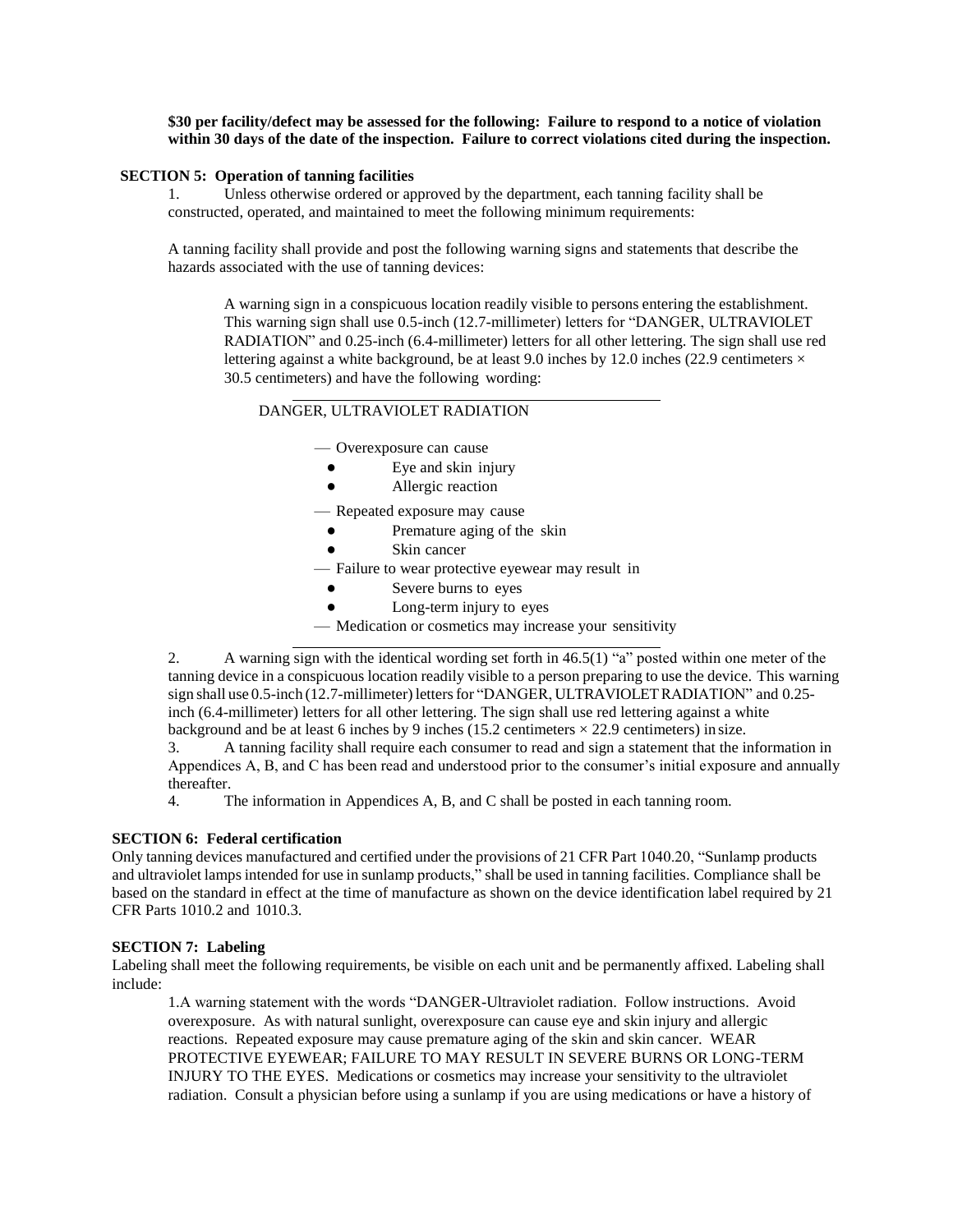skin problems or believe yourself especially sensitive to sunlight. If you do not tan in the sun, you are unlikely to tan from the use of this product."

2.Recommended exposure position(s). Any exposure position may be expressed either in terms of a distance specified both in meters and in fees (or in inches) or through the use of markings or other means to indicate clearly the recommended exposure position.

3. Directions for achieving the recommended exposure position(s) and a warning that the use of other positions may result in overexposure.

4.A recommended exposure schedule including duration and spacing of sequential exposures and maximum exposure time(s) in minutes.

5.A statement of the time it may take before the expected results appear.

6.Designation of the ultraviolet lamp type to be used in the product.

# **SECTION 8: Timers and controls**

1.Each tanning device shall have a timer, which complies with the requirements of 21 CFR Part 1040.20. The maximum timer interval shall not exceed the manufacturer's maximum recommended exposure time by a factor greater than  $\pm 10$  percent of the indicated setting.

2.Each tanning device must have a method of remote timing located so that consumers may not control their own exposure time.

3.Tokensfor token timers shall not be issued to any consumer in quantities greater than the device manufacturer's maximum recommended exposure time for the consumer.

4. Each tanning device shall incorporate a control on the product to enable the consumer to manually terminate the radiation emission from the product at any time without disconnecting the electrical source or removing the ultraviolet lamp.

5. The operatorshall ensure that the facility'sinterior temperature does not exceed 100 degrees F or 38 degrees C.

### **SECTION 9: Condition and maintenance**

1. Each tanning device shall be equipped to protect consumers from injury induced by falling against or breaking the lamps in a tanning device.

2. The operator shall maintain tanning devices in good repair and comply with all state and local electrical code requirements.

3. Additional requirements for stand-up booths.

*a.*There shall be physical barriers (e.g., handrails) or other means (floor markings) to indicate the proper exposure distance between ultraviolet lamps and the consumer's skin.

*b.*The construction of the booth shall be such that it will withstand the stress of use and the impact of a falling person.

*c.*Access to the booth shall be of rigid construction; doors shall open outwardly. Handrails and nonslip floors shall be provided.

### **SECTION 10: Protective eyewear**

1.Eyewear shall not be reused by another consumer.

2. Protective eyewear shall meet the requirements of 21 CFR Part  $1040.20(c)(4)$ .

3.Protective eyewear shall not be altered in any manner that would change its use as intended by the manufacturer (e.g., removal of straps).

4.A tanning facility operator shall not allow a consumer to use a tanning device if that consumer does not use the protective eyewear required by this sub rule. To verify that a consumer has the proper eyewear, the operator must: Ask to see the eyewear before the consumer enters the tanning room; or Provide disposable eyewear in the tanning room at all times and post a sign stating that the disposable eyewear is available and that eyewear must be worn.

5.A tanning facility operator shall instruct the consumer in the proper utilization of the protective eyewear required by this sub rule.

### **SECTION 11: Operation, records, and documentation**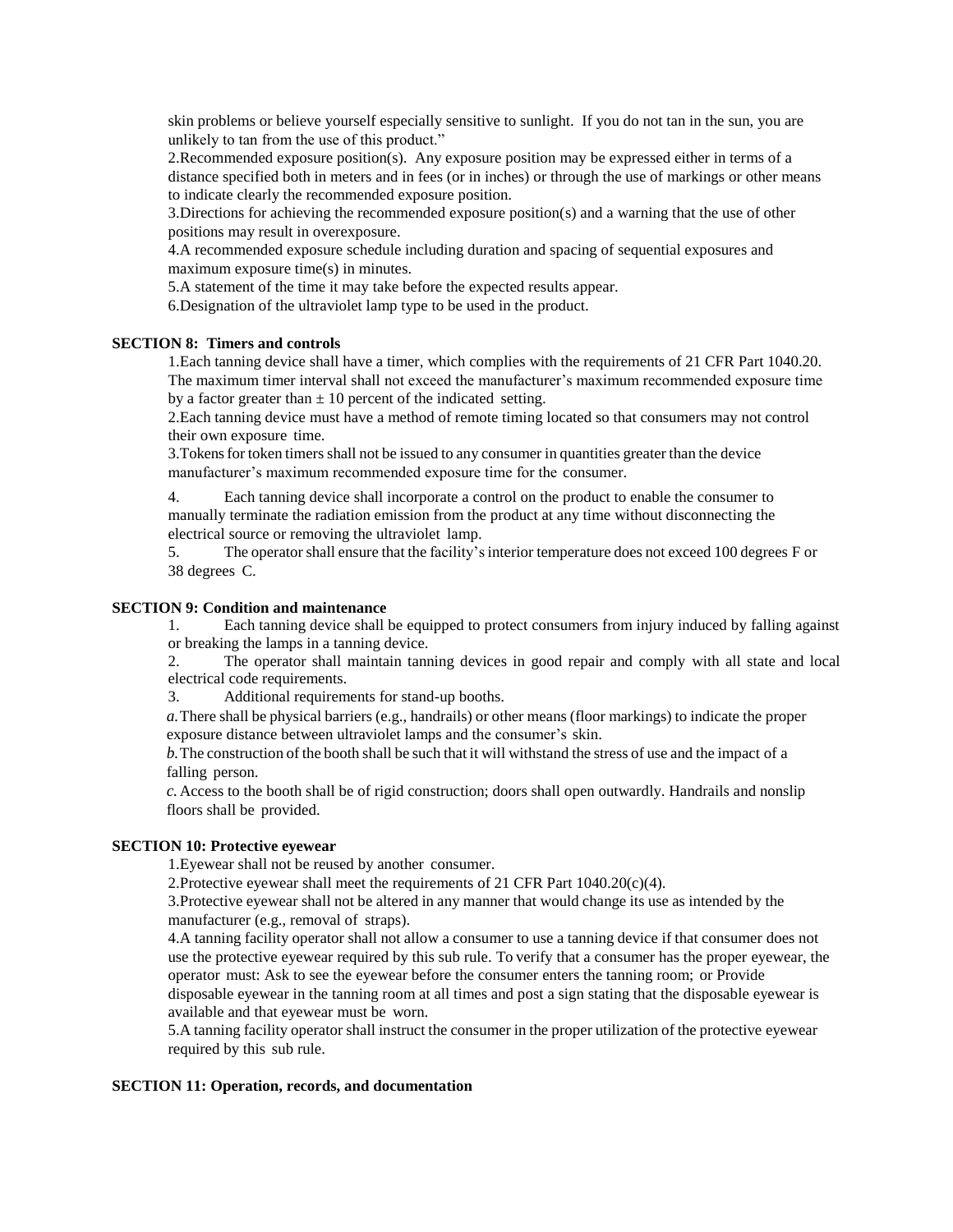1. A trained operator must be present when a tanning device is operated. The operator must be within hearing distance to allow the consumer to easily summon help if necessary. If the operator is not in the immediate vicinity during use, the following conditions must be met: The consumer can summon help through use of an audible device such as an intercom or buzzer and the operator or emergency personnel can reach the consumer within a reasonable amount of time after being summoned.

2. The facility's permit to operate shall be displayed in an open public area of the tanning facillty.

3. A record shall be kept by the facility operator of each consumer's total number of tanning visits and tanning times, exposure lengths in minutes, times and dates of the exposure, and any injuries or illness resulting from the use of a tanning device.

4. Any tanning injury not requiring a physician's care and any resulting changes in tanning sessions shall be noted in the consumer's file. A written report of any tanning injury requiring a physician's care shall be forwarded by the permit holder to the department within five working days of its occurrence or knowledge thereof. The report shall include:

- a. The name of the affected individual;
- b. The name and location of the tanning facility involved;
- c. The nature of the injury;

d. The name and address of the health care provider treating the affected individual, if any; and

e. Any other information considered relevant to the situation.

5. Defective or burned-out lamps or filters shall be replaced with a type intended for use in that device as specified on the product label on the tanning device or with lamps or filters that are "equivalent" under 21 CFR Part 1040, Section 1040.20, and policies applicable at the time of lamp manufacture.

6. The permit holder shall replace ultraviolet lamps and bulbs, which are not otherwise defective or damages, at such frequency or after such duration of use as may be recommended by the manufacturer of such lamps or bulbs.

7. Contact surfaces of tanning devices shall be:

- a. Cleansed by the operator with a cleansing agent between each use;
- b. Covered by a non-reusable protective material during each use; or
- c. Cleansed by the consumer provided the following conditions are met:
	- i.The operator instructs the consumer annually on how to properly cleanse the unit;
	- ii.The consumer annually signs a statement stating that the consumer agrees to cleanse the unit after each use;
	- iii.Signs are posted in each tanning room reminding the consumer to cleanse the tanning unit after each use and stating the proper way to cleanse the unit, and;
	- iv.The operator cleanses the tanning unit at least once a day.

8. Any records or documentation required by this article must be maintained in the tanning facility for a minimum of two years. Records maintained on computer systems shall be regularly copies, at least monthly, and updated on a storage media other than the hard drive of the computer. An electronic record must be retrievable as a printed copy.

9. The operator shall limit the exposure of the consumer to the maximum exposure frequency and session duration recommended by the manufacturer.

10. When a tanning device is being used, no other person shall be allowed to remain in the tanning device area.

11. No person of facility shall advertise or promote tanning packages labeled as "unlimited" unless tanning frequency limits set by the manufacturer are included in advertisements.

# **SECTION 12: Training of operators**

1. No individual shall begin functioning as an operator unless the individual has satisfactorily completed a training program. Training shall include but not be limited to:

The requirements of this article

- Procedures for correct operation of the tanning facility and tanning devices;
- The determination of skin type of consumers and appropriate determination of duration of exposure to tanning devices;
- Recognition of reaction or overexposure;
- Manufacturer's procedures for operation and maintenance of tanning devices;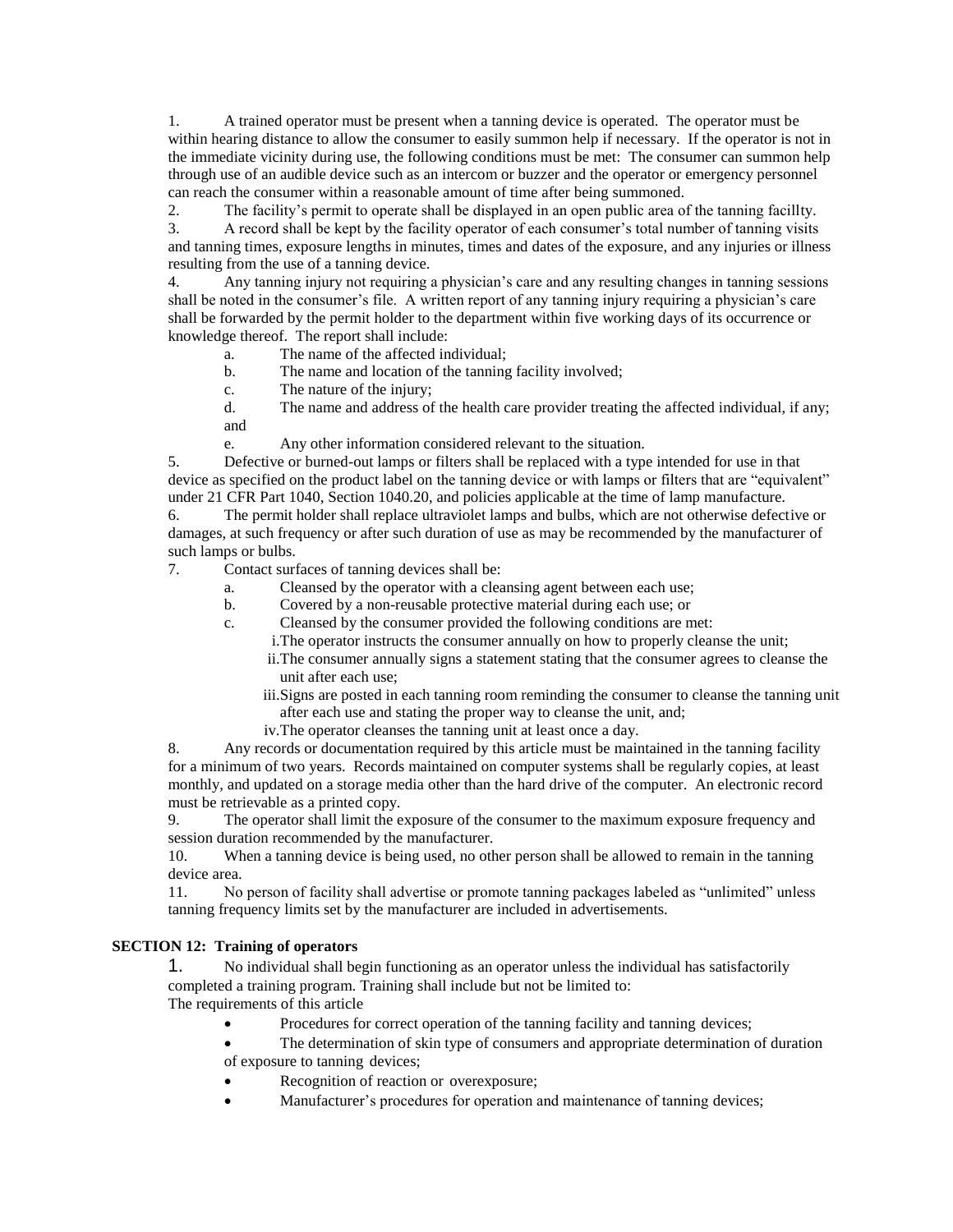2. Owners and managers must complete formal training approved by the department. All owners and managers trained after December 31, 1997, must satisfactorily pass a certification examination approved by the department before operating a tanning facility or training employees.

3. For operators trained after December 31, 1997. Owners and managers are responsible to train operators in the above topics and to provide review as necessary. Training programs shall be approved by the department and include final testing. Operators shall be questioned during inspections as to the level of their understanding and competency in operating the tanning device.

4. Proof of training for both owner/managers and employees must be maintained in the tanning facility and available for inspection. For operators trained after December 31, 1997, the employee record shall be the original test which bears the signature of the employee, the date, and a statement signifying that all answers have been completed by the employee and without prior knowledge of the scoring key.

5. Operators shall be at least 16 years of age.

6. Operators shall complete the required training and testing every five years.

7. A seventy percent score or greater is required to pass the examination. An individual who does not achieve a passing score may retake the examination on another day.

### **SECTION 13: Promotional materials**

A tanning facility shall not claim, or distribute promotional materials that claim, that using a tanning device is safe or free from risk or that the use of the device will result in medical or health benefits. The only claim that may be made is that the device is for cosmetic use only.

**SECTION 14: Requirementsfor electronically controlled facilities** Electronically controlled facilities are those facilities that rely on electronic means to monitor consumers.

> 1. Entry into the facility is allowed by card only. Two individuals may not enter under the same card. The card is specifically activated for tanning use if the facility offers other activities.

2. Police and all emergency services will have access to the facility through a key box located outside the entrance of the facility.

3. The tanning unit will not activate if the card is not programmed for tanning. The card will not activate if two individuals are in the tanning room.

4. The consumer must sign a tanning agreement that states the number of minutes per session, that the consumer agrees to wear protective eyewear, that the consumer will cleanse the unit after tanning, and that the consumer is aware of the emergency access in each room.

5. The card will be programmed for the number of minutes the consumer is allowed to tan. The card may be reprogrammed for an increase in minutes per session only after the consumer has reviewed and re-signed the Tanning Agreement. After 30 consecutive days without the consumer's accessing the tanning facility, the card will be deactivated, and the consumer must reapply to access the tanning unit.

6. The operator will demonstrate to each consumer how to properly cleanse the unit after tanning, including the top, bottom, and handles. A sign will be placed in each room explaining the cleansing process. The operator will cleanse the units at least once a day when they are in use.

7. Free disposable eyewear will be placed in each roomalong with a sign stating that the disposable eyewear is available, and that eyewear must be worn.

8. An emergency call button or device will be placed in each tanning room conveniently located within reach of the tanning bed. This device will call the operator or emergency personnel.

9. During annual inspections, the inspector may ask any consumer about any of the above processes.

### SECTION 15: Violations and injunctions

**1. The Environmental Health Inspector shall have access at all reasonable times to any tanning facility to inspect the facility to determine if this article is being violated.**

**2. A person who operates or uses a tanning device or tanning facility in violation of this article**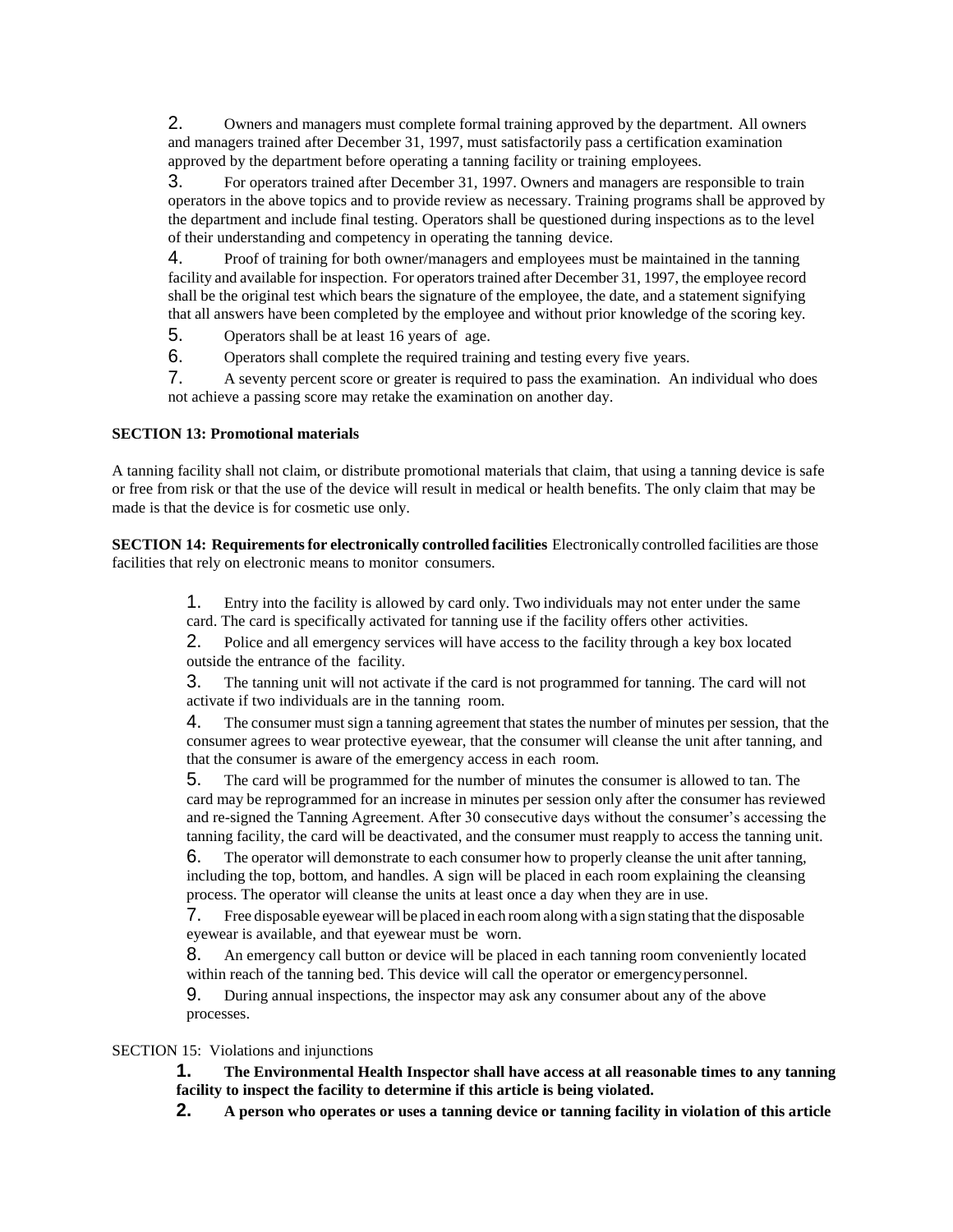**or of any rule adopted pursuant to this article is guilty of a simple misdemeanor.**

**3. Penalties shall be as provided in Poweshiek County Code of Ordinances.**

**4. If the Department finds that a person has violated, or is violating or threatening to violate this article, and that the violation creates an immediate threat to the health and safety of the public, the department may petition the district court for a temporary restraining order to restrain the violation or threat of violation, or the department may petition the district court for an injunction to prohibit the person from continuing the violation or threat of violation.**

### **SECTION 16: Enforcement**

1. The Environmental Health Inspector shall take the following steps when enforcement of these rules is necessary.

- a. Cite each section of the Poweshiek County Ordinance or rules violated.
- b. Specify the manner in which the owner or operator failed to comply.
- c. Specify the steps required for correcting the violation.
- d. Request a corrective action plan, including a time schedule for completion of the plan.
- e. Set a reasonable time limit, not to exceed 30 days from the receipt of the notice, within which the permit holder must respond.

2. The Environmental Health Inspector shall review the corrective action plan and approve it or require that it be modified.

3. In cases where the permit holder fails to comply with conditions of the written notice, the Department shall send a regulatory letter, via certified mail, advising the permit holder that unless action is taken within five days ofreceipt, the case shall be turned overto the County attorney for court action.

#### **SECTION 17: Appeals and hearings.**

1. In the event any person is aggrieved by an order of the Health Inspector, the person may administratively appeal in writing to the Health Director within 20 days of the date of such order. The appeal shall state the reasons for requesting such order to be rescinded or modified. The Health Administrator shall review the action of the Health Inspector and may order compliance with said order or may with cause, modify or withdraw said order.

2. In the event any person is aggrieved by any order of the Health Administrator, the person may appeal in writing to the Poweshiek County Board of Health within 30 days of the date of such order. The appeal shall state the reasons for requesting such order to be rescinded or modified. The Board of Health shall review the action of the Health Administrator. The Board of Health shall order compliance with said order or may, with cause, modify or withdraw said order. Any order of the Board of Health may be appealed within ten days to the district court.

**SECTION 18: Severability** Ifanysection,provisionorpartofthisordinanceshallbeadjudged invalid or unconstitutional,such adjudication shall not affect the validity oftheordinance as a whole or any section, provision or part thereof not adjudged invalid or unconstitutional.

**SECTION 19: EFFECTIVE DATE.** This ordinance shallbe ineffect afteritsfinal passage, approval and publication as provided by law.

# **Appendix A POTENTIAL PHOTOSENSITIZING AGENTS**

1. Not all individuals who use ortake these agents will experience a photosensitive reaction orthe same degree of photosensitive reaction. An individual who experiences a reaction on one occasion will not necessarily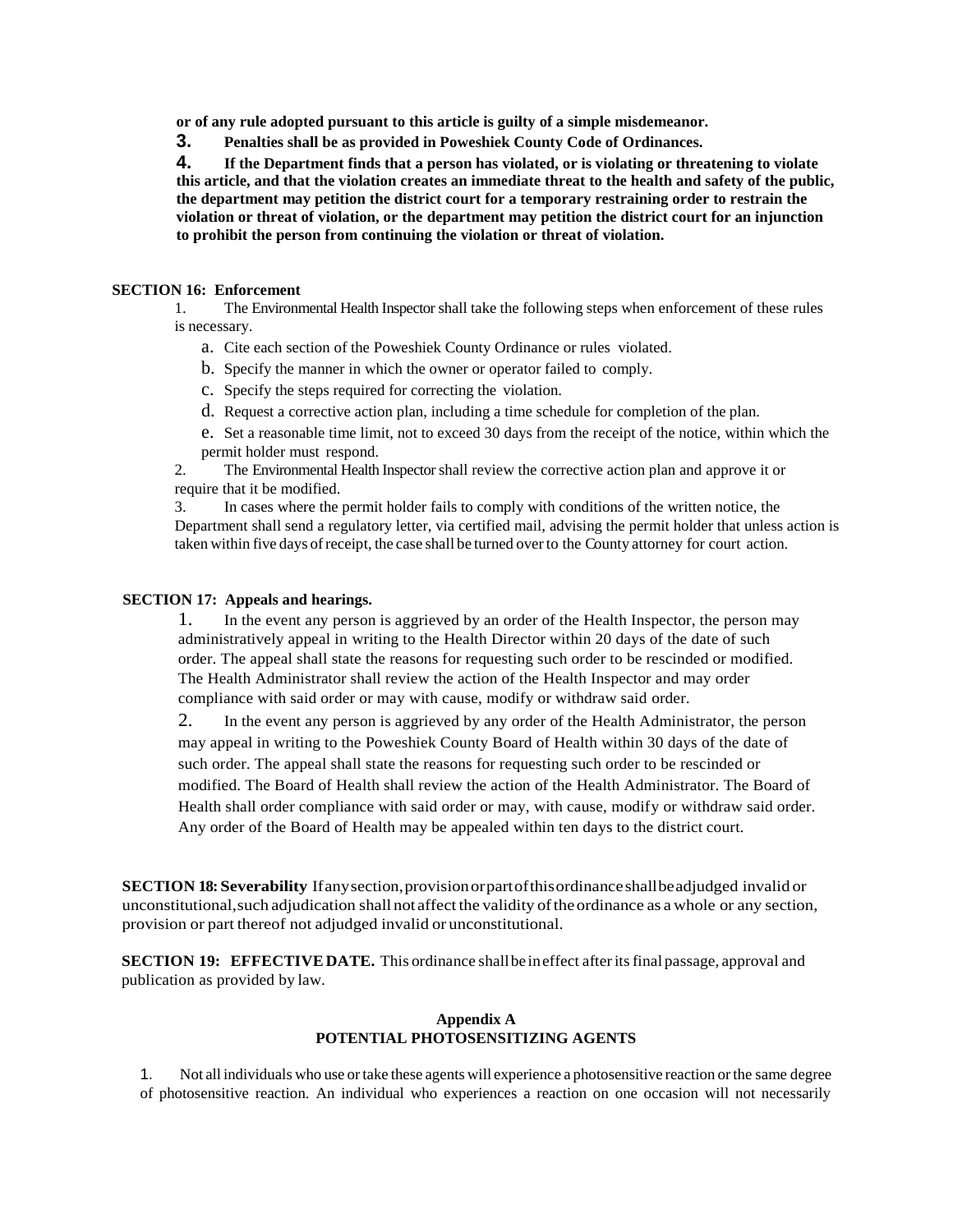experience it again or every time.

2. Names of agents should be considered only as examples. They do not represent all the names under which a product may be sold. A more complete list is available from the facility operator.

3. If you are using an agent in any of these classes, you should reduce UV exposure even if your particular medication is not listed.

- Acne treatment (Retinoic acid, Retin-A) Psoralens (5-Methoxypsoralen, 8-Methoxypsoralen, 4,5,8-trimethyl-psoralen)
- Antibacterials (deodorant bar soaps, antiseptics, cosmetics, halogenated carbanilides, halogenated phenols, halogenated salicylanilides, bithionol, chlorhexidine, hexachlorophene)
- Antibiotics, anti-infectives (Tetracyclines)
- Anticonvulsants (carbamazepine, trimethadione, promethazine)
- Antidepressants (amitriptyline, Desipramine, Imipramine, Nortiptyline, Protiptyline), Tranquilizers, anti-emetics (Phenothiazines)

 Antidiabetics (glucose-lowering agents) (sulfonylureas, oral antidiabetics, hypoglycemics) Antihistamines (diphenhydramine, promethazine, triprolidine, chlorpheniramine)

 Anti-inflammatory (Piroxicam), Non-steroidal anti-inflammatory drugs (Ibuprofen, Naproxen, Piroxicam)

- Antimicrobials (griseofulvin), Sulfonamides ("Sulfa drugs," antimicrobials, anti-infectives)
- Atropine-like drugs (anticholinergics, antiparkinsonism drugs, antispasmodics, synthetic muscle relaxants)

 Coal tar and derivatives (Denorex, Tegrin, petroleum products used for psoriasis and chronic eczema and in shampoos)

- Contraceptives, oral and estrogens (birth control pills, estrogens, progesterones)
- Dyes (used in cosmetic ingredients, acridine, anthracene, cosin (lipstick), erythrosine, fluorescein, methyl violet, methylene blue, rose bengal)
- Perfumes and toilet articles (musk ambrette, oil of bergamot, oil of cedar, oil of citron, oil of lavender, oil of lemon, oil of lime, oil of rosemary, oil of sandalwood)
- Thiazide diuretics ("water pills")

### **Appendix B**

### **SUN-REACTIVE SKIN TYPES USED IN CLINICAL PRACTICE**

(a) Based in the first  $45-60$  minutes ( $= 2-3$  minimum erythema dose) exposure of the summer sun (early June) at sea level

|                            | (b                                                                                             |                                                                                                                         |
|----------------------------|------------------------------------------------------------------------------------------------|-------------------------------------------------------------------------------------------------------------------------|
| <b>SKIN</b><br><b>TYPE</b> | <b>SKIN</b><br><b>REACTIONS TO</b><br><b>SOLAR</b><br>RADIATION (a)<br><b>EXAMPLES</b>         | <b>EXAMPLES</b>                                                                                                         |
|                            | Always burns easily and severely<br>(painful burn). Tans little or none<br>and peels.          | People most often with fair skin, blue<br>eyes, freckles. Unexposed skin is<br>white.                                   |
| $_{\rm II}$                | Usually burns easily and severely<br>(painful burn). Tans minimally or<br>lightly, also peels. | People most often with fair skin;<br>red or blonde hair; blue, hazel or<br>even brown eyes. Unexposed skin<br>is white. |
| Ш                          | Burns moderately and<br>tans about average.                                                    | Normal average Caucasoid.<br>Unexposed skin is white.                                                                   |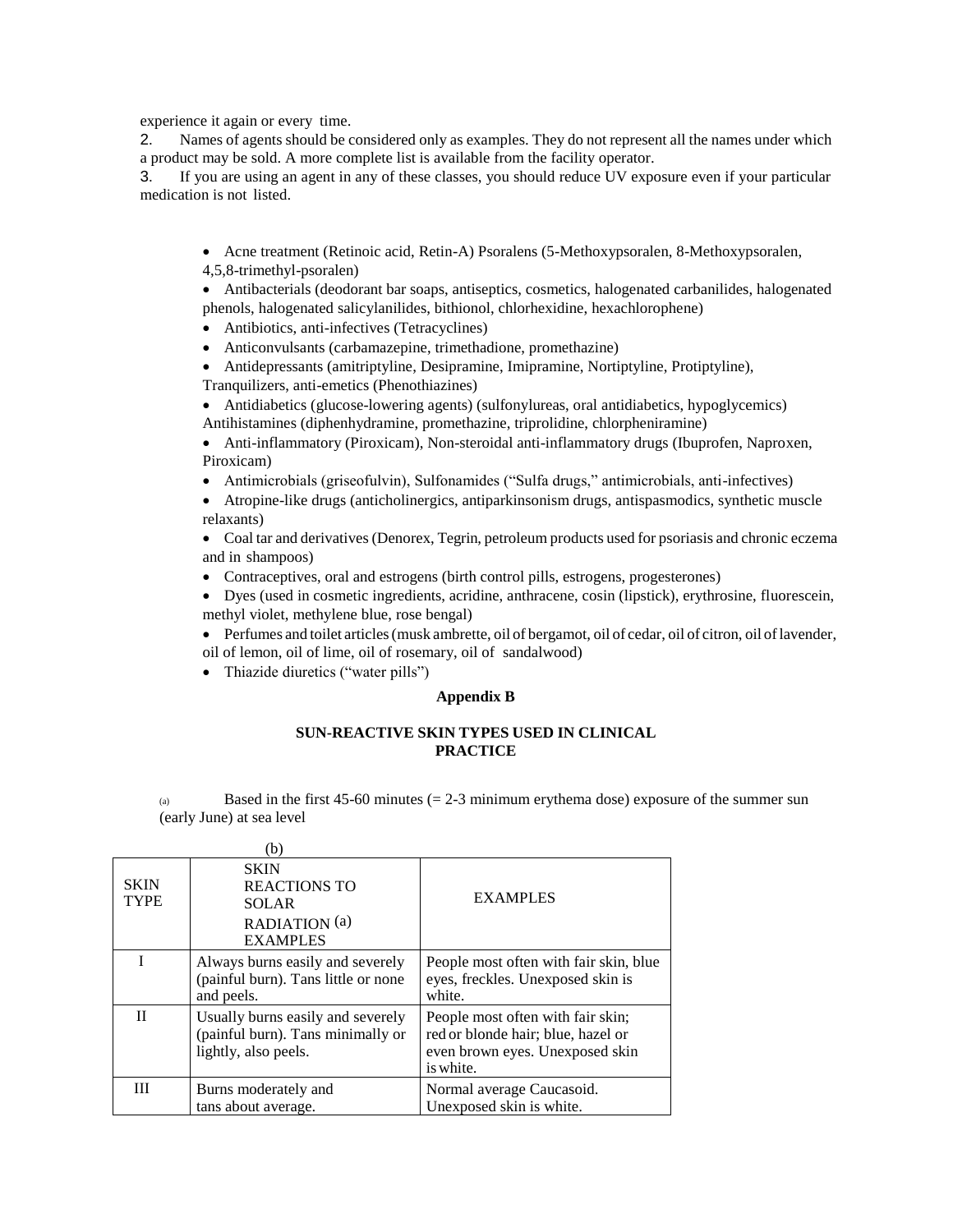| IV | Burns minimally, tans easily, and<br>above average with each<br>exposure. Exhibits IPD<br>(immediate pigment darkening)<br>reaction. | People with white or light brown<br>skin, dark skin, dark brown hair,<br>dark eyes. Unexposed skin is<br>brown. |
|----|--------------------------------------------------------------------------------------------------------------------------------------|-----------------------------------------------------------------------------------------------------------------|
|    | Rarely burns, tans easily and<br>substantially. Always exhibits IPD<br>reaction.                                                     | Unexposed skin is brown.                                                                                        |
| VI | Never burns and tans<br>profusely; exhibits IPD<br>reaction.                                                                         | Unexposed skin is black.                                                                                        |

### **Appendix C**

# **POTENTIAL NEGATIVE HEALTH EFFECTS RELATED TO ULTRAVIOLET EXPOSURE**

1. Increased risk of skin cancer later in life.

2. Increased risk of skin thickening, age spots, irregular pigmentation, and premature aging.

3. Possibility of burning or rash, especially if using any of the potential photosensitizing drugs and agents. The consumer should consult a physician before using a tanning device if using medications, if there is a history of skin problems or if the consumer is especially sensitive to sunlight.

4. Increased risk of eye damage unless proper eyewear is worn. Iowa law requires the use of proper eyewear during tanning sessions.

5.

## **TANNING SYSTEMS**

1. Low-pressure tanning systems use a higher percentage of UVB rays which penetrate only the upper layer of skin and can cause burning more easily than high-pressure tanning systems. Low-pressure systems require more frequent sessions to maintain a tan. High-intensity tanning systems use more lamps and shorter tanning sessions than low-intensity tanning systems. These are still classified as low-pressure systems.

2. High-pressure tanning systems use a higher percentage of UVA rays which penetrate more deeply and can permanently damage the lower layers of skin and increase the incidences of skin cancers. High-pressure systems require fewer and less frequent sessions to maintain a tan.

3. The exposure schedule for each specific unit is shown on the labeling on the tanning unit. Iowa law requires the operator to limit the exposure of each consumer to the exposure schedule shown on the unit in which the consumer is tanning.

Passed and adopted this 30<sup>th</sup> day of March, 2020.

# POWESHIEK COUNTY BOARD OF SUPERVISORS

Jason Roudabush, Chairman

Merle Doty, Vice Chairman

Diana Dawley, Member

Attest: Melissa Eilander, Poweshiek County Auditor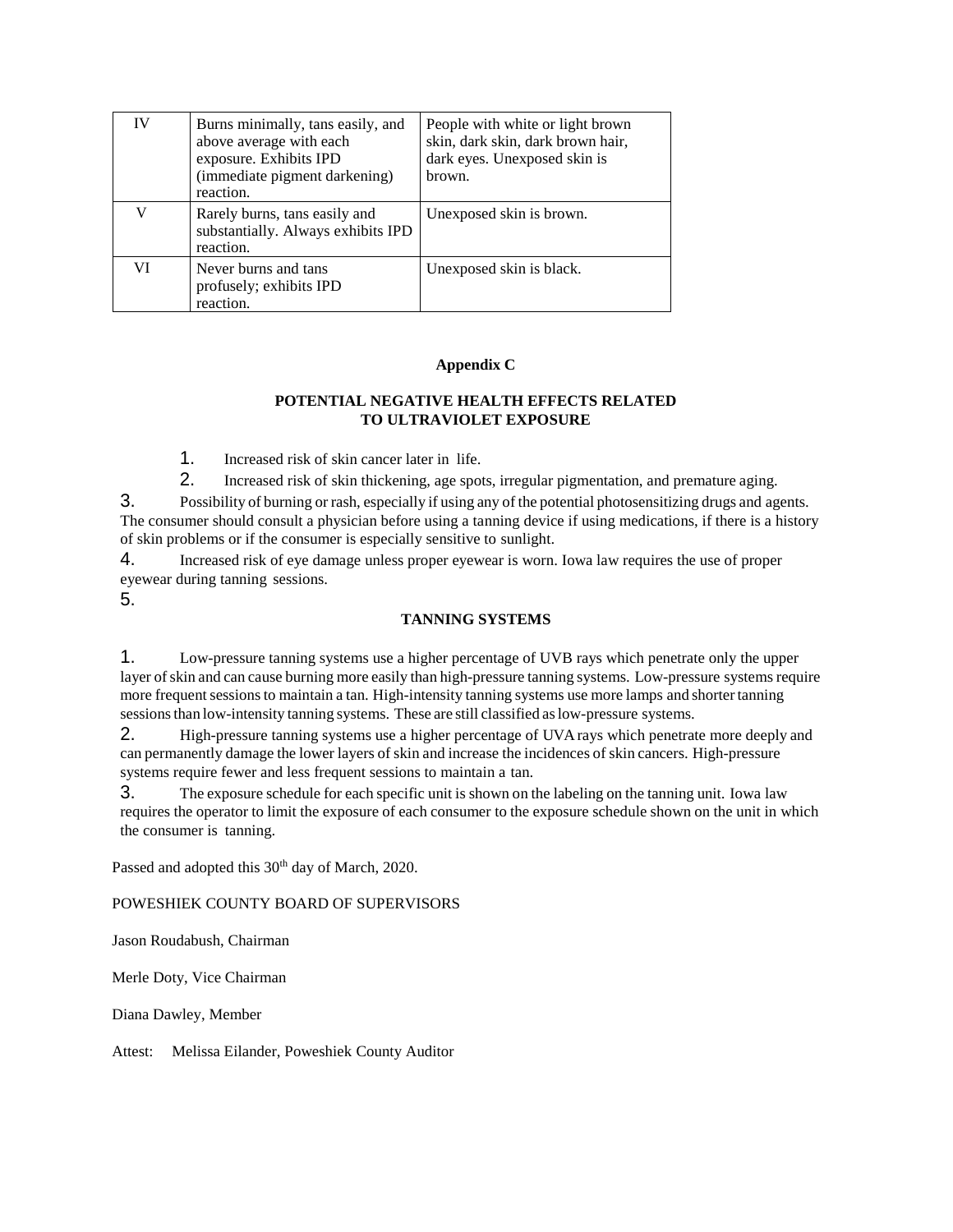Moved by Doty, 2<sup>nd</sup> by Dawley to approve Resolution #2020-23 setting tanning facility inspection fee to \$50 per bed, carrying a maximum fee of \$200.00. 3 ayes. Motion carried.

#### **RESOLUTION #2020-23**

### **TANNING FACILITY INSPECTION FEE**

WHEREAS, the Poweshiek County Board of Supervisors establishes the rate to charge tanning facilities for testing, inspections, evaluations, and other services;

NOW THEREFORE BE IT RESOLVED this 30<sup>th</sup> day of March 2020 to establish the rate for testing, inspections, evaluations, and other services of tanning facilities at \$50.00 per bed, carrying a maximum fee of \$200.00.

Dated this 30<sup>th</sup> day of March 2020.

Jason Roudabush, Chairman

Merle Doty, Vice Chairman

Diana Dawley, Member

Attest: Melissa Eilander, Poweshiek County Auditor

Moved by Dawley, 2<sup>nd</sup> by Doty to approve the following claims:

| General Basic                       |            |          |
|-------------------------------------|------------|----------|
| <b>Advanced Correctional</b>        | Svc        | 3,715.07 |
| All American Pest Control           | Svc        | 38.00    |
| Alliant Energy/IPL                  | <b>Svc</b> | 399.75   |
| <b>Audas Sanitation</b>             | <b>Svc</b> | 148.38   |
| Bru, Daniel                         | <b>Svc</b> | 250.00   |
| Central Iowa Tech                   | <b>Svc</b> | 975.00   |
| Central Iowa, Detention Center      | Svc        | 636.00   |
| Des Moines Register                 | <b>Svc</b> | 506.04   |
| Ecolab                              | <b>Svc</b> | 164.95   |
| Eichenberger, Matt                  | Mil        | 20.37    |
| Eilander, Melissa                   | Mil        | 76.45    |
| Forbes Office Equip Inc             | Goods      | 102.90   |
| Grinnell Herald Register            | <b>Svc</b> | 92.42    |
| Grinnell Regional Home Care         | <b>Svc</b> | 6,276.44 |
| HP Inc                              | Goods      | 115.00   |
| Hutchcraft, Jessica                 | Reimb      | 27.48    |
| Infomax                             | Svc        | 1,179.71 |
| Iowa Dept Of Public Health          | <b>Svc</b> | 2,025.00 |
| Iowa Dept Of Public Health          | Goods      | 71.23    |
| <b>Iowa Law Enforcement Academy</b> | Svc        | 375.00   |
| Iowa PF Native Grass Seed Pgm       | Goods      | 438.00   |
| John Deere Financial                | Goods      | 176.40   |
| Klaver, Bart                        | Reimb      | 114.33   |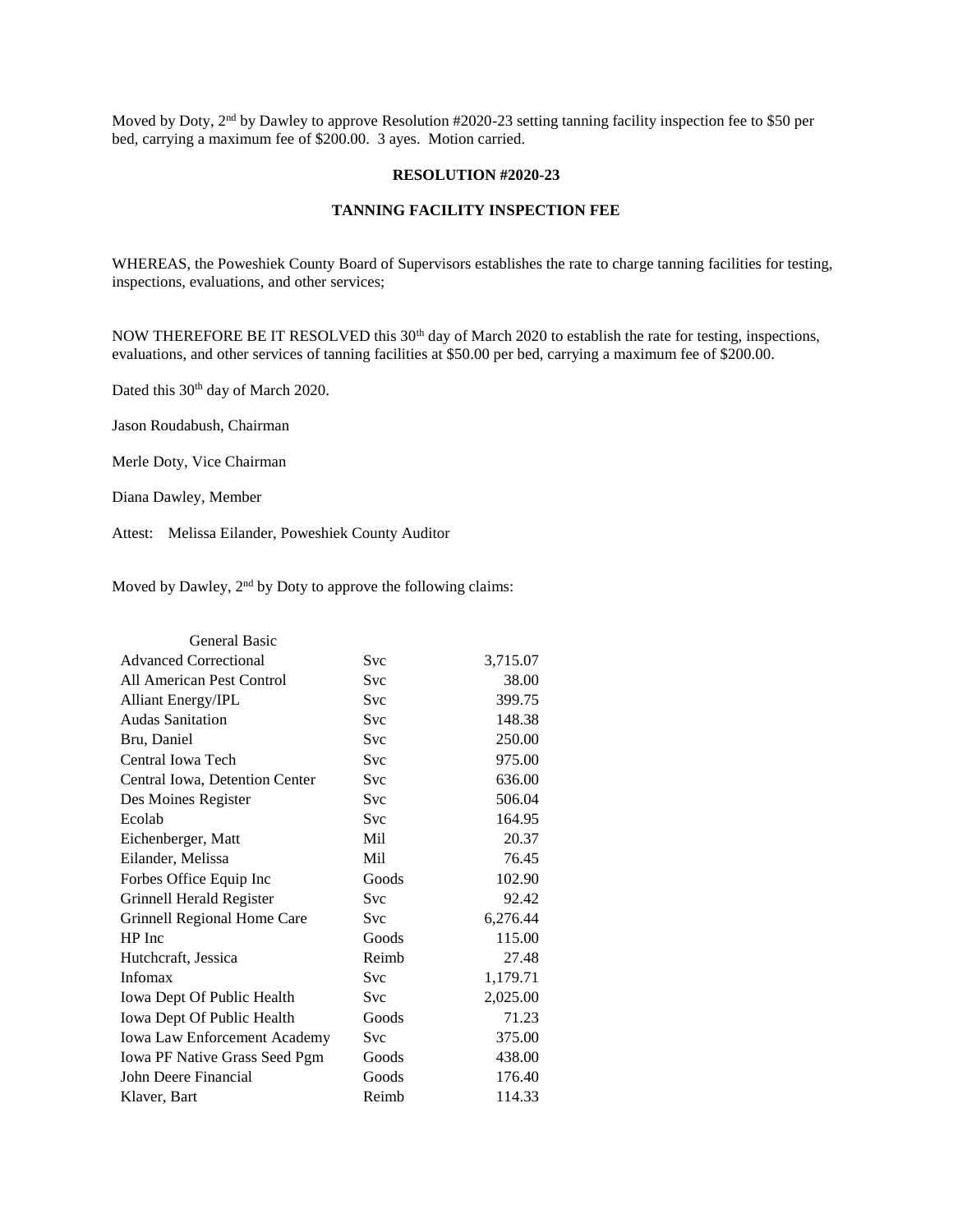| Mahaska Communication Group       | Svc        | 127.25     |
|-----------------------------------|------------|------------|
| Mail Services LLC                 | Svc        | 567.77     |
| Manatts Inc.                      | Svc        | 5,500.00   |
| Martin Marietta Materials         | Goods      | 283.11     |
| McKesson Medical Surgical         | Goods      | 1,425.72   |
| Mid American Energy               | Svc        | 63.16      |
| Montezuma Municipal Utilities     | Svc        | 2,134.81   |
| Morrow Construction Co            | <b>Svc</b> | 10,232.00  |
| Office Depot                      | Goods      | 45.07      |
| <b>Poweshiek Transfer Station</b> | Svc        | 10.00      |
| Premier Office Equip/Rk Dixon     | Svc        | 44.97      |
| <b>Quill Corporation</b>          | Goods      | 83.92      |
| Ross, Sandy                       | Reimb      | 165.03     |
| Schumacher Elevator Co            | Svc        | 276.20     |
| Secretary Of State                | <b>Svc</b> | 30.00      |
| <b>Strat Exe Inc</b>              | <b>Svc</b> | 80.00      |
| Taylor's Snow Removal & Mowing    | Svc        | 295.00     |
| The Record                        | Svc        | 443.24     |
| True Value                        | Goods      | 215.49     |
| <b>United States Cellular</b>     | <b>Svc</b> | 270.89     |
| Verizon                           | Svc        | 40.01      |
| Visa                              | Svc        | 542.02     |
| Windstream                        | Svc        | 1,172.18   |
| Wray, Matt                        | Reimb      | 8.23       |
|                                   |            |            |
| General Supplemental              |            |            |
| Postmaster/US Postal Service      | Svc        | 100.00     |
| Premier Office Equip/RK Dixon     | Svc        | 43.56      |
| The Record                        | Svc        | 180.00     |
|                                   |            |            |
| <b>Rural Services Basic</b>       |            |            |
| Iowa County Sheriff               | <b>Svc</b> | 200.00     |
| Simpson, Corey                    | Reimb      | 83.50      |
| Visa                              | Svc        | 351.70     |
|                                   |            |            |
| <b>Sanitary Disposal</b>          |            |            |
| Keystone Laboratories             | Svc        | 408.88     |
|                                   |            |            |
| Secondary Road                    |            |            |
| <b>Alliant Energy/IPL</b>         | <b>Svc</b> | 1,174.79   |
| Bair, Mark                        | Goods      | 30.97      |
| Blake Hershberger Ent LLC         | Svc/Goods  | 535.00     |
| Douds Stone LLC                   | Goods      | 20,584.34  |
| <b>Heartland Coop</b>             | Svc/Goods  | 103.95     |
| <b>Martin Marietta Materials</b>  | Goods      | 100,392.95 |
| <b>MCI</b>                        | <b>Svc</b> | 32.85      |
| Miller, Ryan                      | Svc        | 19.98      |
| Montezuma Municipal Utilities     | Svc        | 1,367.43   |
| Owens, James                      | Svc        | 8.98       |
| Tifco Industries, Inc.            | Goods      | 48.88      |